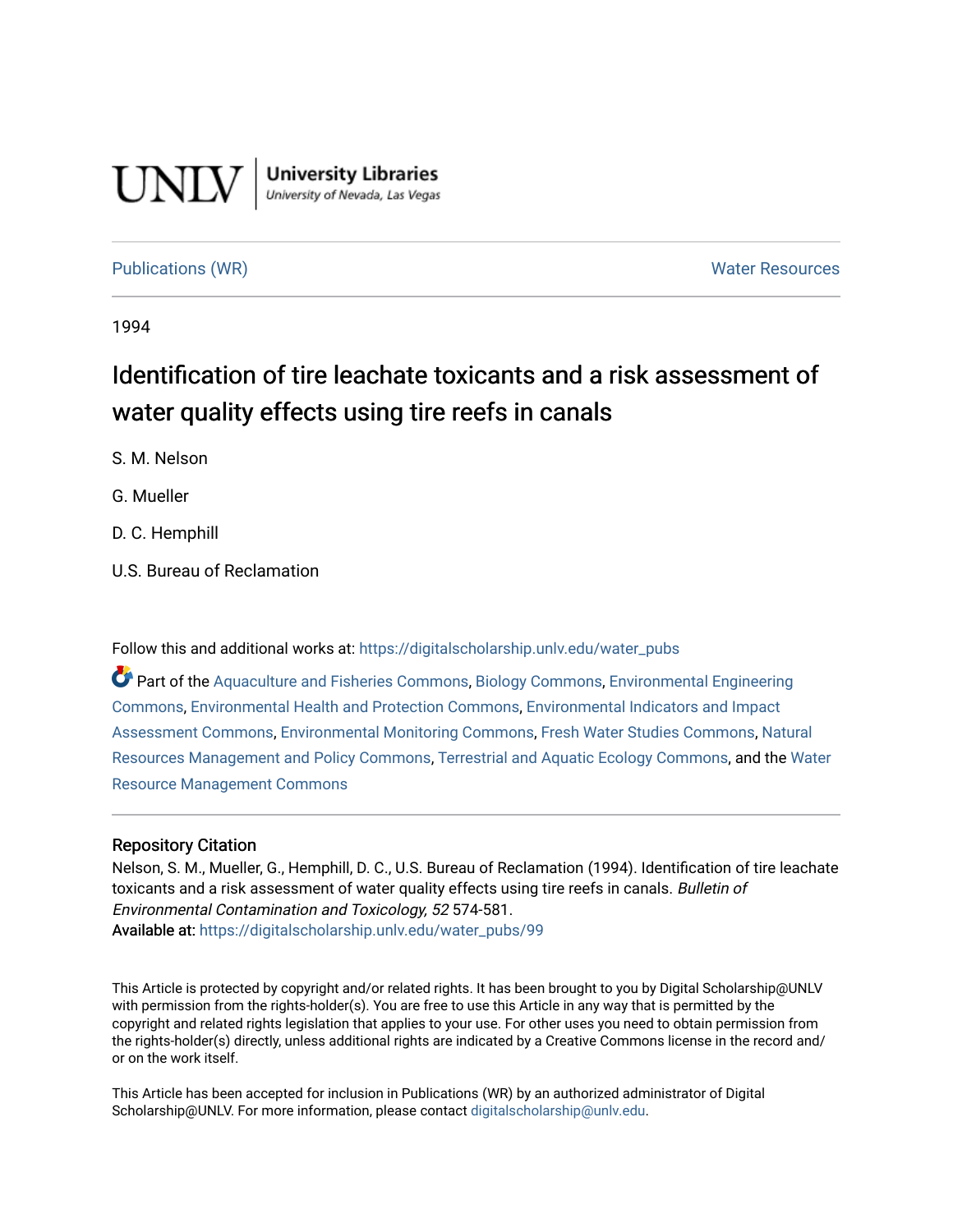**,2 and Toxicology**

### **Identification of Tire Leachate Toxicants and a Risk Assessment of Water Quality Effects Using Tire Reefs in Canals**

S. M. Nelson,<sup>1</sup> G. Mueller,<sup>1</sup> D. C. Hemphill<sup>2</sup>

'Environmental Sciences Section, Bureau of Reclamation, Denver, Colorado 80225. USA <sup>2</sup>Lower Colorado Regional Office, P.O. Box 61470, Boulder City, Nevada 89006, USA

#### Received: 26 May 1993/Accepted: 10 August 1993

Cover is an important component of aquatic habitat and fisheries management. Fisheries biologists often try to improve habitats through the addition of natural and artificial material to improve cover diversity and complexity. Habitat-improvement programs range from submerging used Christmas trees to more complex programs using sophisticated artificial habitat modules. Used automobile tires have been employed in the large scale construction of reefs and fish attractors in marine environments (D'ltri 1985) and to a lesser extent in freshwater (Johnson and Stein 1979) and have been recognized as a durable, inexpensive and long-lasting material which benefits fishery communities.

Recent studies by the U.S. Bureau of Reclamation (Mueller and Liston 1991) have quantified the importance of tire reefs to enhancing freshwater canal fisheries in the southwestern United States. These studies have demonstrated that fishes and aquatic macroinvertebrates are attracted to these structures, increasing species diversity, densities and biomass where reefs are placed in canals. Potential benefits to fishermen are great in the form of recreational fishing. However, the use of tire reefs in aquatic environments which have relatively small volumes compared to marine or reservoir environments has raised water quality concerns. Effects of tires on water quality have not typically been studied in the past because of the obvious presence of fishes and other aquatic organisms that make use of tire reefs; the implication being that tires are inert and non-toxic.

Little information on effects of tires on water quality is contained in the literature. Stone et al. (1975) demonstrated that tire exposure had no detrimental effects on two species of marine fish while results of Kellough's (1991) freshwater tests were inconclusive, but suggested that some factor in tire leachate was toxic to rainbow trout (Oncorhynchus mykiss). Nozaka et al. (1973) found no harmful substances leached from tire material soaked in fresh water.

*Correspondence to:* S. M. Nelson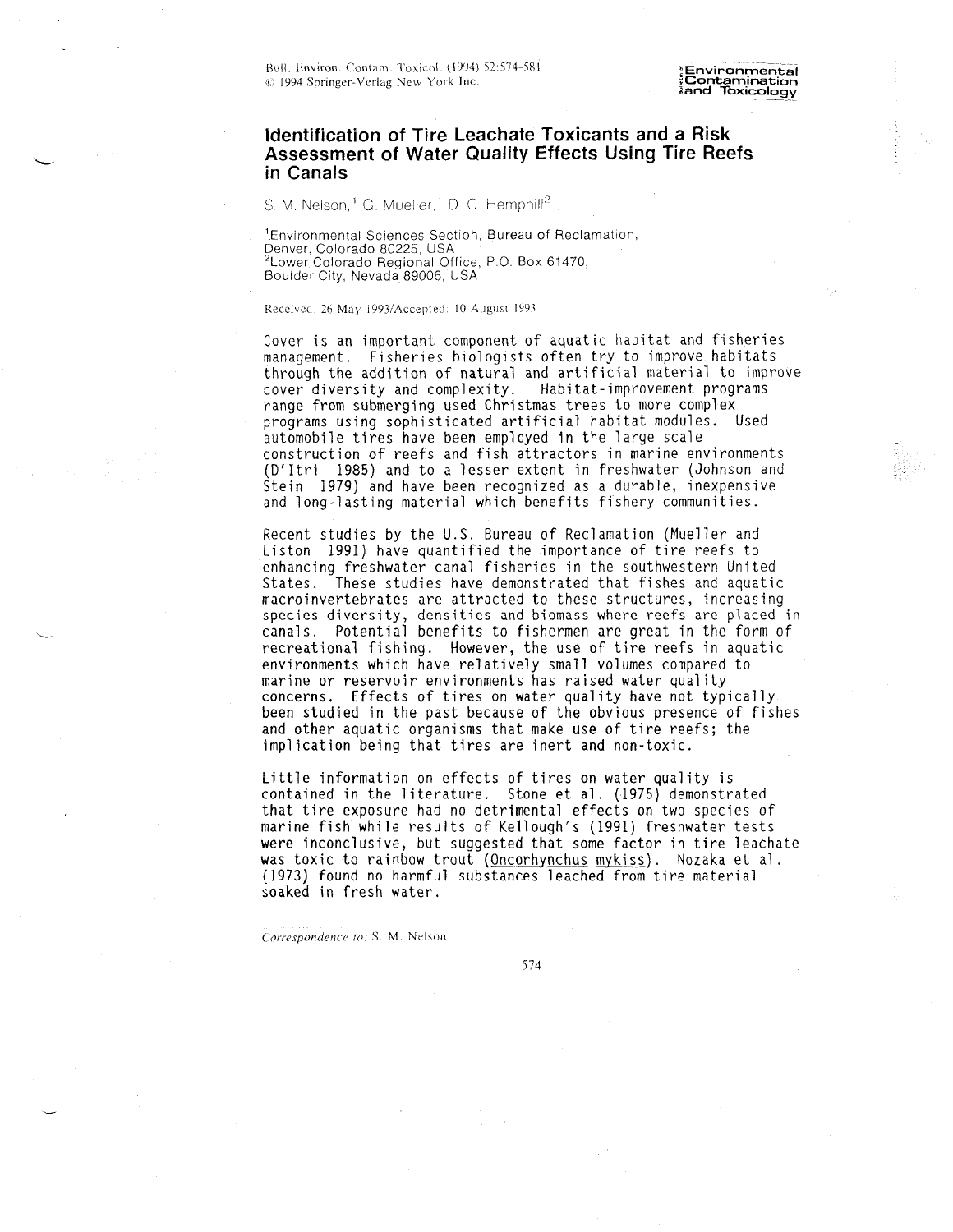Because there are fe w data on toxicit y associated with tires, this became the focus of our study. Toxicit y Identification Evaluation TIE) procedures developed by the EPA (1991) were used to evaluate water qualit y impacted b y tires.

#### MATERIALS AND METHODS

Three series of tests using plugs cut fro m tires and whole tires were conducted. Tire leachate was collected fro m tire plugs and used for toxicit y testing and a separate set of plug leachate was tested for potential bioconcentrated organic contaminants. Whole tires were used in depuration studies.

Tire leachate for toxicit y testing was prepared b y soaking 29 tire plugs (10.25 c m diameter) in 16 L of Lake Mead, Nevada water for a period of 31 days. This water source was selected as being representative of irrigation canal water in the southwestern United States. Tire plugs were soaked in water contained in glass aquaria in a darkened room; gentle aeration was provided. Control water for dilutions fro m the same source, minus the tire material, was also treated in this manner. Tire plugs ranged in weight fro m 72.5 to 120.0 grams (mean = 99.6  $\pm$  SE 1.5 grams) and were obtained fro m nonbias pl y tires b y drilling with a steel hole saw. This particular loading resulted in ca. 181 g tire material per liter of water. Water was collected in 20-L cubitainers fro m Lake Mead, Nevada and refrigerated until used.

To test for toxic and/or potentiall y bioconcentrated organic contaminants that might be present in tire leachate, ten 2.5 c m diameter plugs (mean weight = 5.3  $\pm$  SE 0.1 g) were cut from the tread pattern of 10 tires. Plugs were placed in a clean glass flask with 1 L of deionized water. Another cleaned flask was prepared and 1 L of deionized water was added to the flask to serve as a blank. Gas chromatography/mass spectroscopy methods were then used to identif y possible organic contaminants after 40 days.

Additional leachate tests were performed to examine leaching of materials fro m whole tires and to determine whether depuration of toxicants fro m tires occurred. Three glass aquaria containing 28 L of Lake Mead, Nevada water i n which 1/2 of a whole tire was exposed were maintained with aeration for 30 days. Loading for the three aquaria ranged fro m 123 to 136 g of tire material per liter. After 30 days the tanks were drained, an d fresh water was returned to the tanks. Water samples were collected and analyzed at 30 an d 60 days to determine whether depuration of materials occurred. A control tank with water onl y was also maintained for comparison.

Acute 24-hr toxicit y tests (EP A 1991) were conducted using both Ceriodaphnia dubia (< 24 hr old) and fathead minnows (Pimephales promelas) (24–48 hr old). Toxicity characterization consisted of a baseline toxicit y test of tire leachate diluted with Lake Mead water, along with aeration, filtration,  $C_{18}$  solid phase extraction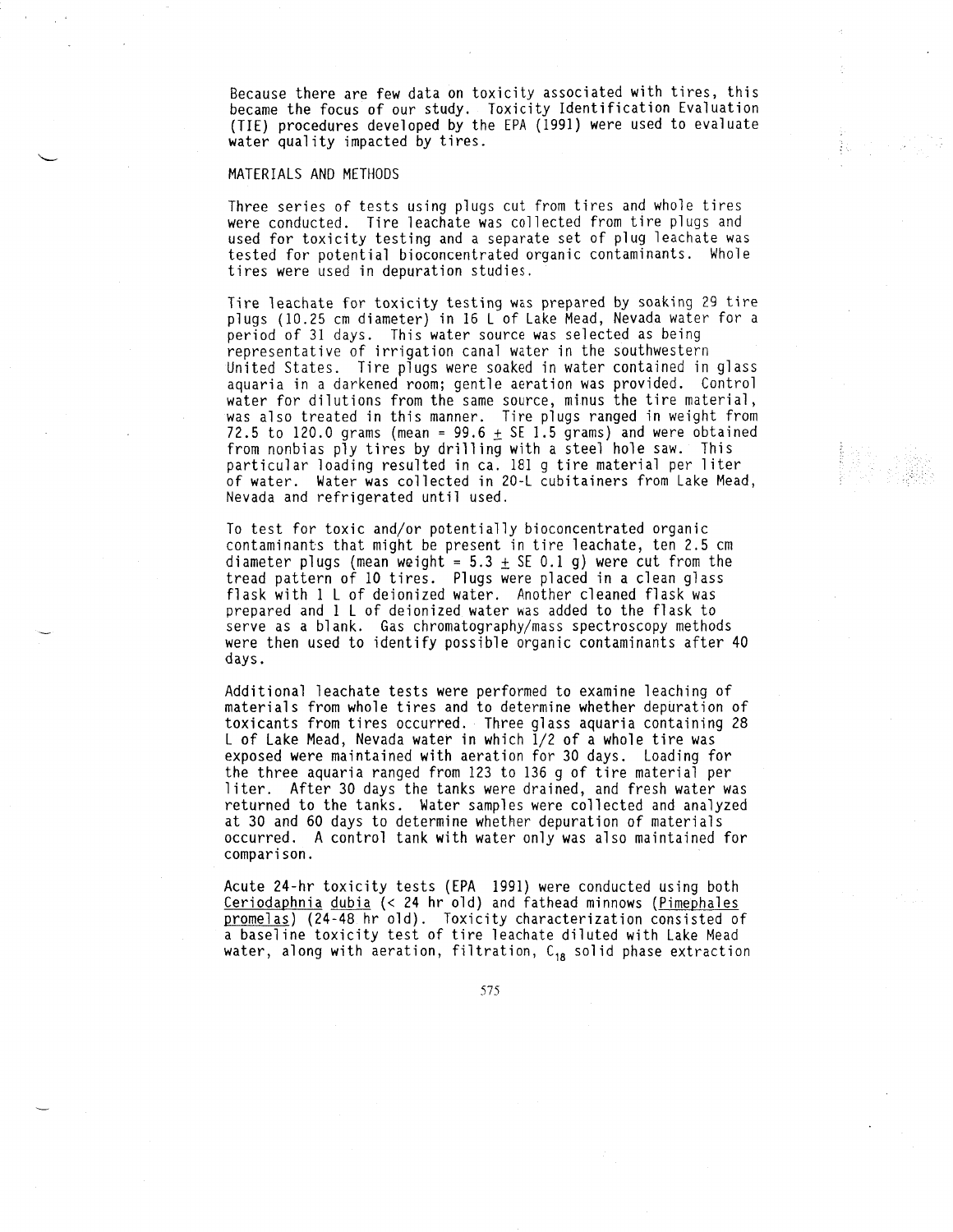(SPE) tests, an d pH-adjusted samples to test for volatiles, particulate-bound toxicants, non-polar organic compounds, and changes in metal bioavailability, respectively. Samples were also treated with sodiu m thiosulfate or ethylenediaminetetraacetate EDTA) to assess metals toxicity. Methods generally followed those presented in EP A (1991), with blanks and controls utilized for all tests.

Lethal concentrations to 50% of the organisms (LC $_{50}$ ) were calculated, where appropriate, using the Trimmed Spearman-Karber Test (Hamilton et al. 1977). Acute toxic units (TU<sub>s</sub>) were also calculated to compare leachate toxicit y to measured concentrations of suspect toxicants. Leachate TU<sub>a</sub>'s were calculated by dividing 100% by the LC<sub>sn</sub>, and TU<sub>e</sub> for individual toxicants were calculated by dividing the measured concentration (µg/L) by the acute toxicant  $LC_{50}$  ( $\mu$ g/L).

Measured physical and chemical characteristics of toxicity test waters included dissolved oxygen, pH, conductivity, alkalinity, and hardness. Additional samples from toxicity tests were collected i n polyethylene bottles for analyses of major ions and total recoverable metals. Water samples fro m whole-tire leachate tests were also analyzed for total recoverable metals. Total recoverable metal samples were preserved by adjusting them to pH  $\le$ 2 with concentrated  $HNO<sub>3</sub>$  and analyzed using inductively coupled plasma/emission spectroscopy.

#### RESULTS AND DISCUSSIO N

Physico-chemical characteristics of toxicit y test water are presented in Table 1 and TIE results are presented in Table 2. The leachate was acutely toxic to <u>C</u>. <u>dubia</u> (24-hr LC<sub>50</sub> 20.3%) but not to fathead minnows. All blanks and controls exhibited 100% organis m survival. Sample toxicit y reduction associated with water manipulation tests, along with differences in species susceptibility, indicated the presence of metals. Toxicity was partiall y removed in the 100% leachate concentration b y sodiu m thiosulfate and totall y removed b y EDTA, indicating cationic metal toxicity and a mixture of metals (EPA 1991). Toxicity was also partiall y removed b y SPE but this toxicit y was not eluted fro m SPE using methanol. This is also indicative of metals being the toxin. Chemistr y results fro m toxicit y tests (Table 3) indicated that zinc was present in concentrations that could be toxic and that cadmium, copper, and lead were above background in 100% concentrations. Copper may be highly toxic at the relatively high pH (Howart h an d Sprague 1978; Miller an d MacKa y 1980; Meador 1991) observed i n these tests (Table 1). At the 100% concentration, EDT A would remove both zinc and copper, while sodiu m thiosulfate would remove copper, but not zinc (EPA, 1991). It is likely, however, that copper would be of most importance in the 100% leachate concentration as it would be more dilute at lower concentrations. Nominal toxicant concentrations at the dilution equal to the  $LC_{50}$  would suggest that zinc is the main toxicant.

.576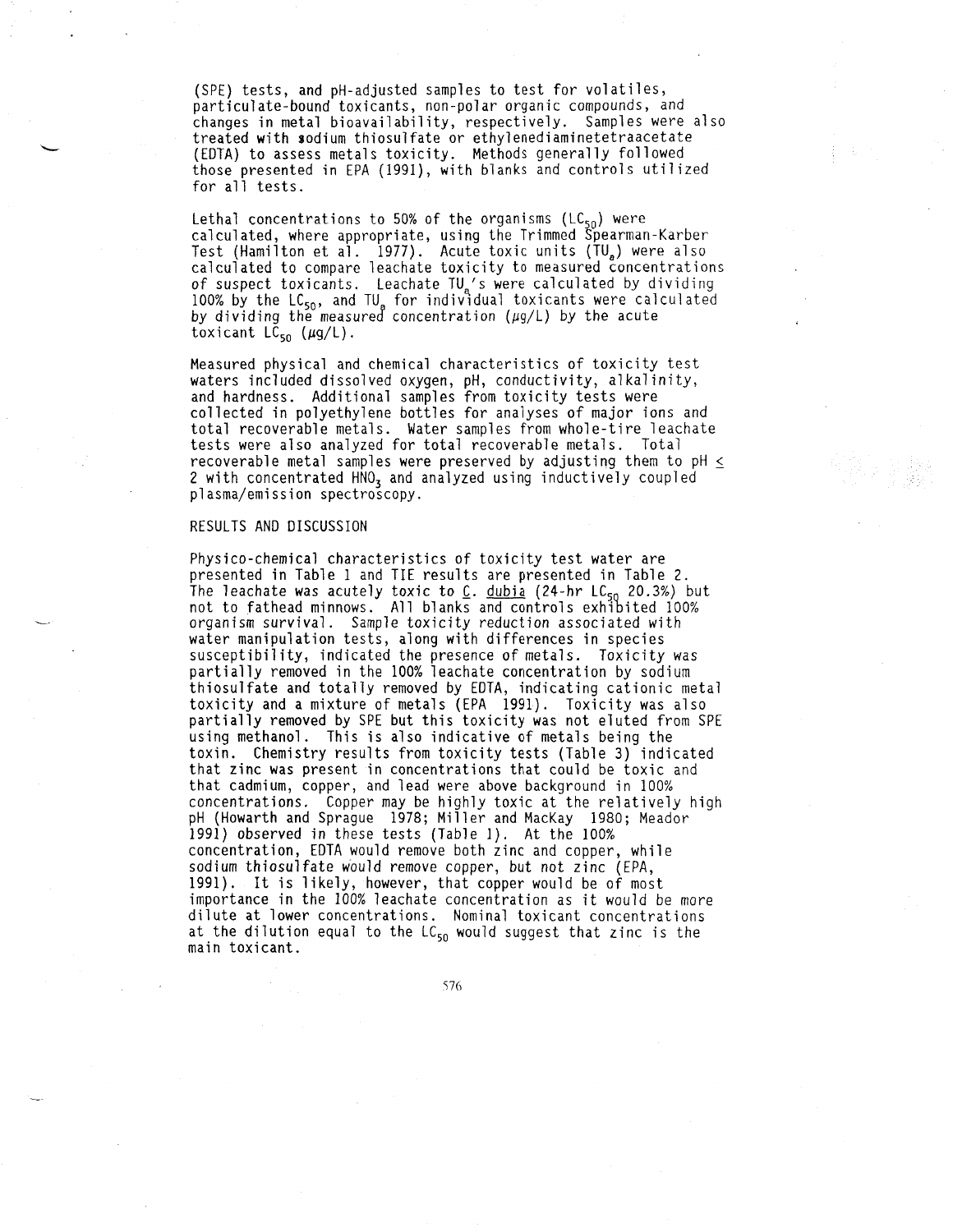| Parameter                  | Tire leachate | Lake Mead dilution<br>water |  |
|----------------------------|---------------|-----------------------------|--|
| Dissolved oxygen<br>(mg/L) | 6.1           | 6.1                         |  |
| рH                         | 8.36          | 8.60                        |  |
| Conductivity $(\mu S/cm)$  | 1128          | 1070                        |  |
| Total alkalinity<br>(mg/L) | 110           | 108                         |  |
| Total hardness<br>mq/L     | 328           | 309                         |  |
|                            |               |                             |  |

Table 1. Physico-chemical parameters of toxicity test waters.

Table 2. Results of TIE tests.

| Manipulation                                                            | 24-hr $LC_{50}$ (%) and 95% confidence limits |                |  |
|-------------------------------------------------------------------------|-----------------------------------------------|----------------|--|
|                                                                         | <u>C. dubia</u>                               | Fathead Minnow |  |
| Baseline toxicity<br>test (this test<br>repeated twice for<br>C. dubia) | $21.0(15.9-27.7)$<br>20.3 (17.0-24.2)         | >100           |  |
| pH 3 Adjustment                                                         | $30.8(24.0-39.4)$                             | >100           |  |
| pH 11 Adjustment                                                        | $35.4(24.9-50.2)$                             | >100           |  |
| Aeration                                                                | 17.7 (confidence<br>limits not reliable)      |                |  |
| Filtration                                                              | $23.3$ $(17.2-31.6)$                          | > 100          |  |
| <b>SPE</b>                                                              | $61.6$ $(48.0 - 78.9)$                        | >100           |  |
| Eluted SPE                                                              | >100                                          | >100           |  |
| Other Tests                                                             | Results (% survival in 100% concentration)    |                |  |
| EDTA                                                                    | 100                                           |                |  |
| sodium thiosulfate                                                      | 20                                            |                |  |

**相** 

Confirmation that zinc was the primary toxicant was obtained by adding zinc to control water through the addition of zinc chloride and then performing an additional toxicity test using <u>C</u>. <u>dubia</u>. The nominal value of 750  $\mu$ g/L zinc in the 100% concentration was confirmed through chemistry analysis that indicated zinc was present in duplicate samples at 88 and 91% of the nominal value.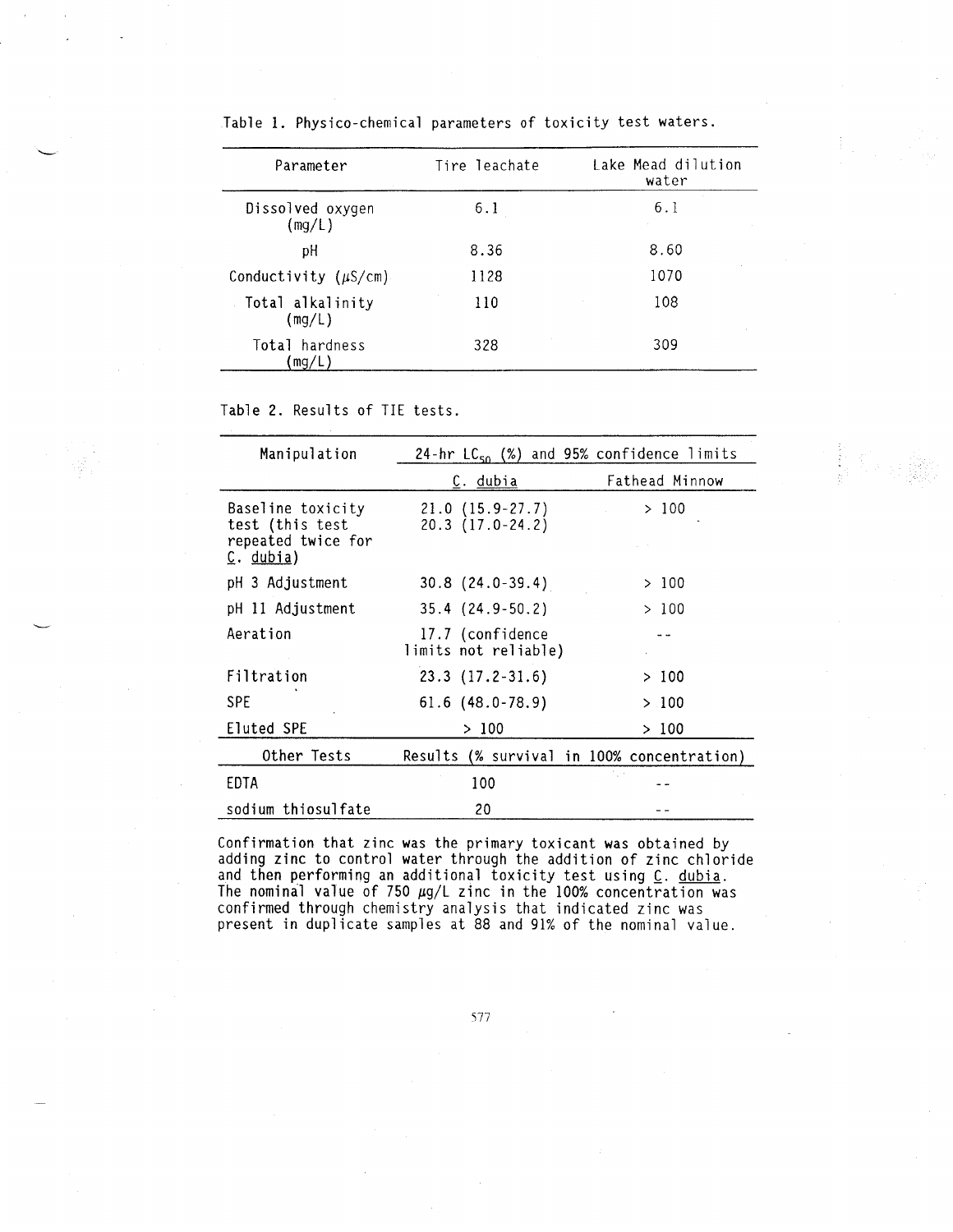Table 3. Chemistry results from TIE tests.

| Parameter      | Type of water                  |                             |                                  |                                  |  |
|----------------|--------------------------------|-----------------------------|----------------------------------|----------------------------------|--|
|                | Lake Mead<br>dilution<br>water | Dejonized<br>water<br>blank | Tire<br>leachate-<br>duplicate 1 | Tire<br>leachate-<br>duplicate 2 |  |
| $2n (\mu g/L)$ | 8.7                            | 4.0                         | 751                              | 755                              |  |
| Cd $(\mu g/L)$ | 0.2                            | 0.1                         | 0.6                              | 0.6                              |  |
| Cu $(\mu g/L)$ | 5.0                            | 5.0                         | 6.7                              | 5.7                              |  |
| Pb $(\mu g/L)$ | < 1.0                          | < 1.0                       | 6.7                              | 6.7                              |  |
| Ni $(\mu g/L)$ | 10.0                           | $10.0$                      | < 10.0                           | < 10.0                           |  |
| $Ca \ (mg/L)$  | 71.2                           |                             | 74.7                             |                                  |  |
| $Mg$ (mg/L)    | 31.2                           |                             | 31.6                             |                                  |  |
| Na (mg/L)      | 98.3                           |                             | 102                              |                                  |  |
| $K$ (mg/L)     | 5.35                           |                             | 5.93                             |                                  |  |
| $CO3$ (mg/L)   | 0.00                           |                             | 0.00                             |                                  |  |
| $HCOx$ (mg/L)  | 136                            |                             | 143                              |                                  |  |
| $SO_4$ (mg/L)  | 266                            |                             | 277                              |                                  |  |
| C1<br>(mg/L)   | 113                            |                             | 115                              |                                  |  |

The 24-hr LC<sub>50</sub> calculated from this test was  $147.1 \mu g/L$  zinc (95%) C.I. 131.7–1 $\tilde{6}4.3$   $\mu$ q/L zinc). It is of interest to note that our 24-hr LC<sub>50</sub> value is lower than the 48-hr LC<sub>50</sub> (255  $\mu$ g/L zinc) reported by Carlson et al. (1986) for <u>C</u>. <u>dubia</u> exposed to zinc in softer water (hardness of 90 mg/L). EPA  $(1987)$  presents hardness as being most important in determining zinc toxicity and according to this scenario our LC $_{50}$ , at a hardness of 300 mg/L, should be much higher. It is possible, however, that pH may be as important as hardness in determining toxicity, with increased pH leading to increased zinc toxicity. This has been demonstrated with fishes (Mount 1966, Everall et al. 1989) and our data is at least suggestive that this may be the case with  $C$ . dubia. In addition, our low alkalinity relative to hardness differs from many stream waters (3:1 ratio hardness: alkalinity vs. the average 1.3:1 ratio observed in river waters of North America (Livingstone 1963)) and it is possible that this may cause increased toxicity. With the use of C. dubia as a standard toxicity test organism, it is unfortunate that the relationship of hardness, alkalinity, and pH on zinc toxicity to  $C$ . dubia has not been described.

The TU<sub>a</sub> calculated for the original leachate test was 4.9 and our zinc bioassay indicated that zinc could be held accountable for 5.1 TU<sub>a</sub> of the leachate. The closeness of these values suggests that most of the leachate toxicity is from zinc.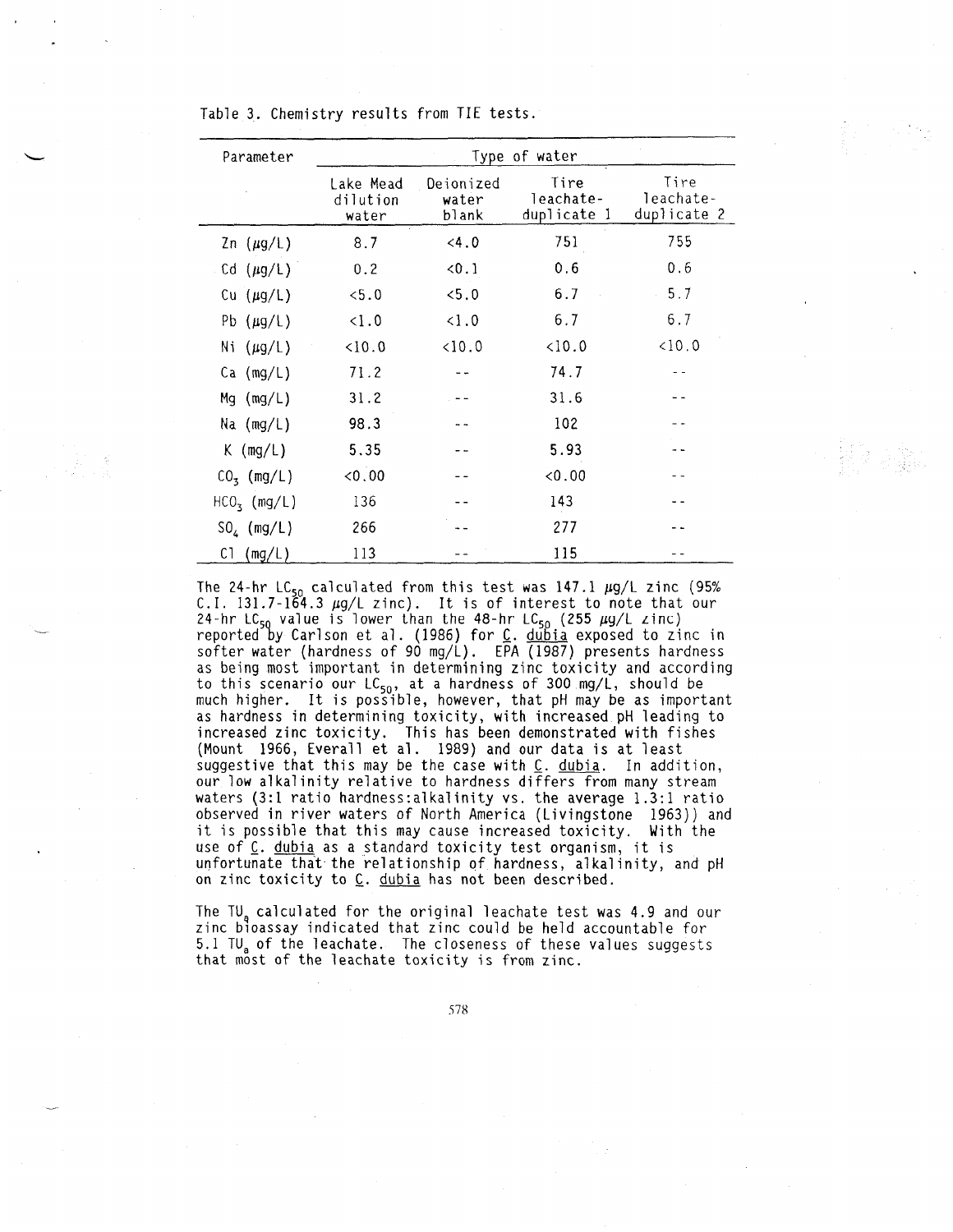Laboratory analyses for organic compounds did not detect any analytical differences between tire leachate and deionized control waters. Benzothiazole was found in both samples (1-2 mg/L), suggesting an origin other than the tire material. Other analytes (Table 4) were below detection limits of 1.0  $\mu$ g/L.

Depuration tests with whole tires were analyzed for zinc, because of its demonstrated toxicity in leachate, and mercury because it had not been analyzed for earlier. The amount of zinc declined over time (222.6  $\pm$  SE 47.3  $\mu$ g/L zinc at 30 days vs 131.0  $\pm$  SE 15.5  $\mu$ g/L zinc at 60 days) indicating that concentrations of toxicants in tire reefs would also decrease with continuous leaching by water. Zinc concentrations in control water were at background concentrations (3-7  $\mu$ g/L). The amount of zinc leached per gram of whole tire (1.7  $\mu$ g Zn/g tire) was lower than that leached from tire plugs (4.2  $\mu$ g Zn/g tire). The differences in loading rates likely accounted for most of this disparity in numbers; however, freshly cut tire plug surfaces may have allowed for some additional leaching of zinc. Mercury was not detected  $($ <0.1  $\mu$ g/L) in any samples.

While toxicity caused by zinc was observed in laboratory tests, it is unlikely that the zinc concentrations leached from the tires used in artificial reefs would ever cause acute or even chronic toxicity. At a suggested rate (Mueller and Liston 1991) of 20 tire reefs containing 900 tires per 1 kilometer of canal and a weight of 8 kg/tire this would result in 7,200 kg of tire material per kilometer of canal. If the cross sectional area of the canal is 33.5 m<sup>2</sup>, approximately 33,500,000 L of water would be contained in this 1 kilometer section of canal. Our tire leachate studies indicated that 755  $\mu$ g of zinc could be leached from 0.181 kg of tire plug material. Using this value, the amount of zinc that would be leached into this 1 kilometer section of canal, under a conservative no flow scenario, would result in the presence of 0.896  $\mu$ g/L of zinc. This would likely be the maximum ever encountered because in most cases lotic conditions prevail in canals and because our tests with whole tires showed that zinc concentrations declined over time. Chemistry tests for organic compounds (Table 4) also indicate that these materials would not be a problem.

There may be other situations such as landfills, disposal sites, or road beds (Minnesota Pollution Control Agency 1990) where zinc leached from whole or shredded tires could result in water quality problems. We believe, however, that, the use of tires in artificial reefs in water similar to that which we tested would not result in deleterious changes in water quality.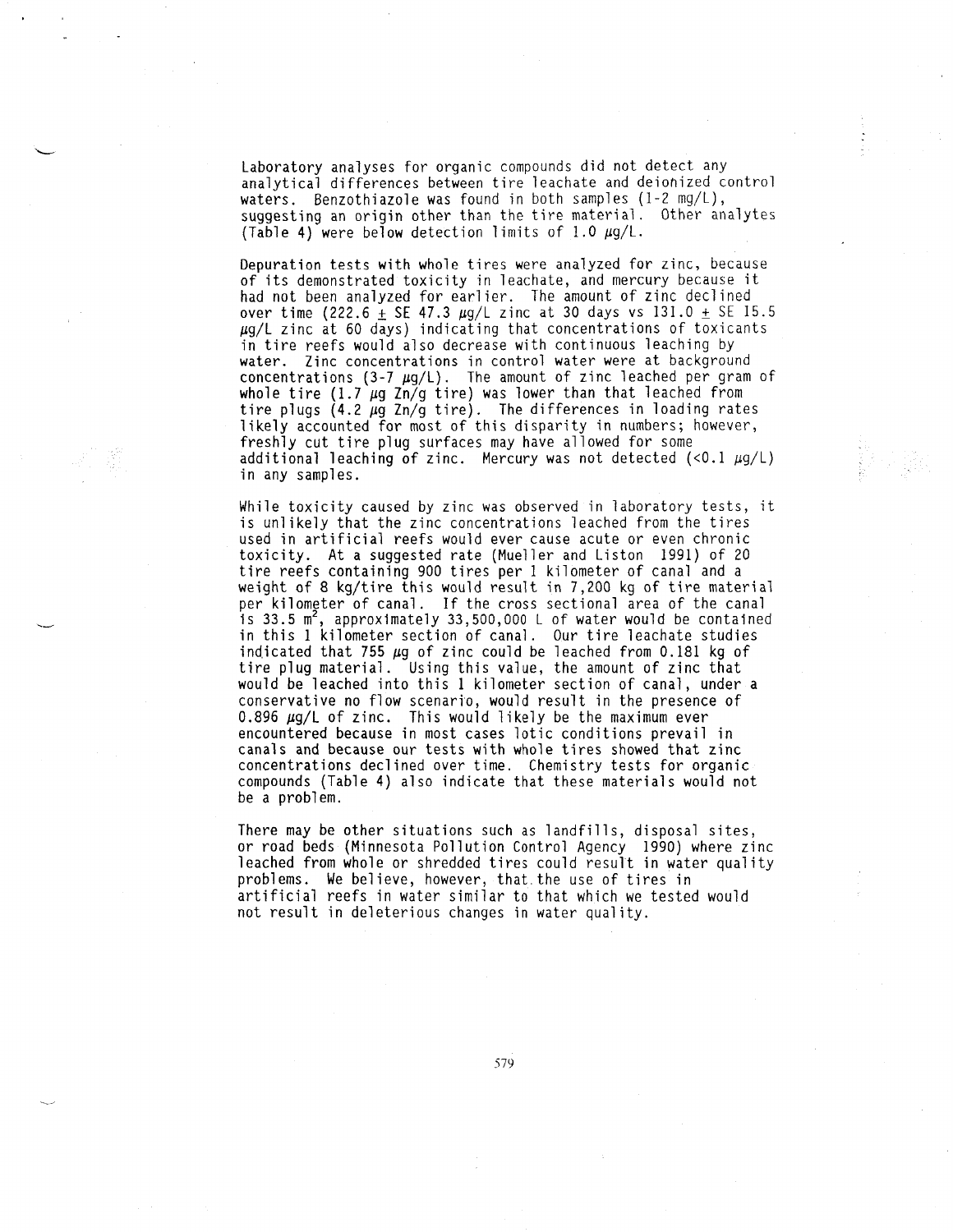Table 4. List of organic compounds tested for in tire leachate water. None of these compounds were detected at a detection limit of  $1.0 \mu g/L$ .

 $4,41 - 001$ Acenaphthene Isophorene **Acenaphthylene** Dibenz(a,j)acridine **Methoxych Lor** Dibenz(a,h)anthracene 3-Methylcholanthrene Acetophenone **Aldrin** Dibenzofuran Methyl methanesulfonate An iI i ne Di-n-butylphthalat <sup>e</sup> 2-Methy[naphtha Iene Anthracene 1,3-0 ichlorobenzene 2-Hethylphenol (o-cresol) 4-Aminobiphenyl 1,4-D i chlorobcnzcne 4-Methy(phenol (p-cresol) Aroclor-1016 1,2-Dichlorobenzene Napthalene Aroctor-1221 3,3-0 ichlorobenzidine 1-Kapthylamine **Aroclor-1232** 2,A-Dichlorphenol 2-Wapthylamine Aroclor-1242 2,6-D i chIorophenoI **2-N i troani f. ine** 3-NitroaniIine Aroclor-1248 Dieldrin Aroclor-1254 4-Nitroaniline Diethylphthalate Aroclor-1260 p-Dimethylaminoazobenzene W i trobenzene Benzidine 7,12-0imethylbenz(a)anthracene 2-Nitrophenol Benzoic Acid  $\alpha$ -, $\alpha$ -Dimethylphenethylamine 4 -Hitrophenot 8enzo(a)anthracene 2,4-0 imethylphenol W-Nitroso-di-n-butylamine Benzo(b)ftuoranthene Dimethylphthalate N-Nitrosodimethylamine Benzo(k)fluoranthene 4,6-Dini tro-1-methyI phenol N -N i trosodiphenylamine Benzo(g,h,1)perylene 2,4-Dini trophenot N-Nitrosodipropylamine **Benio(a)pyrene** 2,4-Dinitrotoluene N-Nitrosopiperi dine Benzyl alcohol **2,6-Dinitrotoluene** Pentachlorobenzene a-BHC **0tphenylamine** Pentachloroni trobenzene B-BHC **1,2-Diphenylhydrazadine PentachlorophenoI Oi-n-octylphthai ate**  $\sigma$ -BHC **Phenacetin BHC (Lindane) Endosulfan I** Phenanthrene **8is(2-chloroethoxy)methane Endosulfan II** Phenot **8is(2-chloroethyl)ether Endosulfan Sulfate 2-Pi coline** Bix(2-ethylhexyl)phthalate Endrin Pronamide 4-8romophenyl phenyl ether Endrin aldehyde Pyrene Butyl benzyl phthalate Endrin ketone 1,2,4,5-tetrachtorobenzene **Chlorodane** Ethyl methanesut fonate 2,3,4,6-Tetrach Lorphenot A-ChtoroaniIi ne **Fluoranthene** T,2,4-Trichlorobenzene **1-Chloronaphthalene Fluorene** 2,3,5-Trichlorophenol **2-Chloronaphthalene** Heptachlor 2,^6-TrichlorophenoL 4-ChlorQ-3-tnethylpheno(. Heptachlor epoxide Toxaphene 2-Chlorophenot Hexachlorobenzene 4-Chlorophenyl phenyl ether Hexachlorobutadiene Chrysene HexachIorocyclopentadiene  $4,41 - 000$ Hexachloraethane

580

Indeno (1,2,3-cd)pyrenc

 $4,4 - DDE$